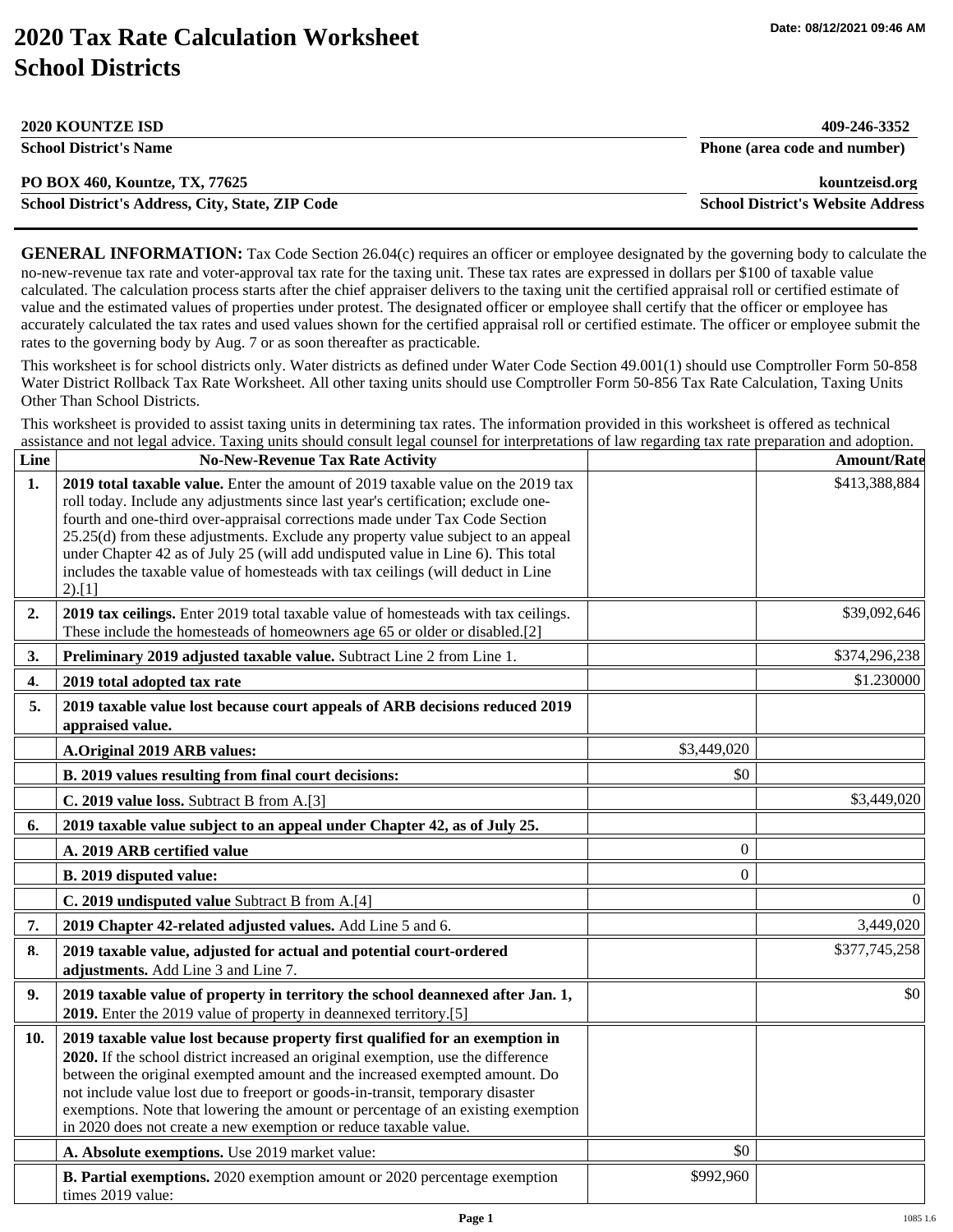|     | C. Value loss. Add A and B.[6]                                                                                                                                                                                                                                                                                                                                                                                                                                                                                                                                                                                                                                                                                                          |               | \$992,960     |
|-----|-----------------------------------------------------------------------------------------------------------------------------------------------------------------------------------------------------------------------------------------------------------------------------------------------------------------------------------------------------------------------------------------------------------------------------------------------------------------------------------------------------------------------------------------------------------------------------------------------------------------------------------------------------------------------------------------------------------------------------------------|---------------|---------------|
| 11. | 2019 taxable value lost because property first qualified for agricultural<br>appraisal (1-d or 1-d-1), timber appraisal, recreational/scenic appraisal or<br>public access airport special appraisal in 2020. Use only properties that<br>qualified in 2020 for the first time; do not use properties that qualified in 2019.                                                                                                                                                                                                                                                                                                                                                                                                           |               |               |
|     | A. 2019 market value:                                                                                                                                                                                                                                                                                                                                                                                                                                                                                                                                                                                                                                                                                                                   | \$0           |               |
|     | B. 2020 productivity or special appraised value:                                                                                                                                                                                                                                                                                                                                                                                                                                                                                                                                                                                                                                                                                        | \$0           |               |
|     | C. Value loss. Subtract B from A.[7]                                                                                                                                                                                                                                                                                                                                                                                                                                                                                                                                                                                                                                                                                                    |               | \$0           |
| 12. | Total adjustments for lost value. Add Lines 9, 10C and 11C.                                                                                                                                                                                                                                                                                                                                                                                                                                                                                                                                                                                                                                                                             |               | \$992,960     |
| 13. | 2019 adjusted taxable value. Subtract Line 12 from Line 8.                                                                                                                                                                                                                                                                                                                                                                                                                                                                                                                                                                                                                                                                              |               | \$376,752,298 |
| 14. | Adjusted 2019 taxes. Multiply Line 4 by Line 13 and divide by \$100.                                                                                                                                                                                                                                                                                                                                                                                                                                                                                                                                                                                                                                                                    |               | \$4,634,053   |
| 15. | Taxes refunded for years preceding tax year 2019. Enter the amount of taxes                                                                                                                                                                                                                                                                                                                                                                                                                                                                                                                                                                                                                                                             |               | \$16,648      |
|     | refunded by the district for tax years preceding tax year 2019. Types of refunds<br>include court decisions, Tax Code Section 25.25(b) and (c) corrections and Tax<br>Code Section 31.11 payment errors. Do not include refunds for tax year 2019. This<br>line applies only to tax years preceding tax year 2019.[8]                                                                                                                                                                                                                                                                                                                                                                                                                   |               |               |
| 16. | Adjusted 2019 levy with refunds Add Lines 14 and 15.[9] Note: If the governing<br>body of the school district governs a junior college district in a county with a<br>population of more than two million, subtract the amount of taxes the governing<br>body dedicated to the junior college district in 2019 from the result.                                                                                                                                                                                                                                                                                                                                                                                                         |               | \$4,650,701   |
| 17. | Total 2020 taxable value on the 2020 certified appraisal roll today. This value<br>includes only certified values and includes the total taxable value of homesteads<br>with tax ceilings (will deduct in Line 19). These homesteads include homeowners<br>age 65 or older or disabled.[10]                                                                                                                                                                                                                                                                                                                                                                                                                                             |               |               |
|     | A. Certified values.[11]                                                                                                                                                                                                                                                                                                                                                                                                                                                                                                                                                                                                                                                                                                                | \$435,989,602 |               |
|     | B. Pollution control and energy storage exemption: Deduct the value of<br>property exempted for the current tax year for the first time as pollution control or<br>energy storage system property:                                                                                                                                                                                                                                                                                                                                                                                                                                                                                                                                      | \$0           |               |
|     | C. Total value. Subtract B from A.                                                                                                                                                                                                                                                                                                                                                                                                                                                                                                                                                                                                                                                                                                      |               | \$435,989,602 |
| 18. | Total value of properties under protest or not included on certified appraisal<br>roll.[12]                                                                                                                                                                                                                                                                                                                                                                                                                                                                                                                                                                                                                                             |               |               |
|     | A. 2020 taxable value of properties under protest. The chief appraiser certifies a<br>list of properties still under ARB protest. The list shows the appraisal district's<br>value and the taxpayer's claimed value, if any, or an estimate of the value if the<br>taxpayer wins. For each of the properties under protest, use the lowest of these<br>values. Enter the total value under protest.[13]                                                                                                                                                                                                                                                                                                                                 | \$1,789,710   |               |
|     | B. 2020 value of properties not under protest or included on certified<br>appraisal roll. The chief appraiser gives school districts a list of those taxable<br>properties that the chief appraiser knows about but are not included in the appraisal<br>roll certification. These properties are also not on the list of properties that are still<br>under protest. On this list of properties, the chief appraiser includes the market<br>value, appraised value and exemptions for the preceding year and a reasonable<br>estimate of the market value, appraised value and exemptions for the current year.<br>Use the lower market, appraised or taxable value (as appropriate). Enter the total<br>value not on the roll. $[14]$ | \$0           |               |
|     | C. Total value under protest or not certified:. Add A and B.                                                                                                                                                                                                                                                                                                                                                                                                                                                                                                                                                                                                                                                                            |               | \$1,789,710   |
| 19. | 2020 tax ceilings Enter 2020 total taxable value of homesteads with tax ceilings.<br>These include the homesteads of homeowners age 65 or older or disabled.[15]                                                                                                                                                                                                                                                                                                                                                                                                                                                                                                                                                                        |               | \$41,663,326  |
| 20. | 2020 total taxable value. Add Lines 17C and 18C. Subtract Line 19.                                                                                                                                                                                                                                                                                                                                                                                                                                                                                                                                                                                                                                                                      |               | \$396,115,986 |
| 21. | Total 2020 taxable value of properties in territory annexed after Jan. 1, 2019.<br>Include both real and personal property. Enter the 2020 value of property in<br>territory annexed by the school district.                                                                                                                                                                                                                                                                                                                                                                                                                                                                                                                            |               | \$0           |
| 22. | Total 2020 taxable value of new improvements and new personal property<br>located in new improvements. New means the item was not on the appraisal roll<br>in 2019. An improvement is a building, structure, fixture or fence erected on or<br>affixed to land. New additions to existing improvements may be included if the<br>appraised value can be determined. New personal property in a new improvement                                                                                                                                                                                                                                                                                                                          |               | \$8,572,759   |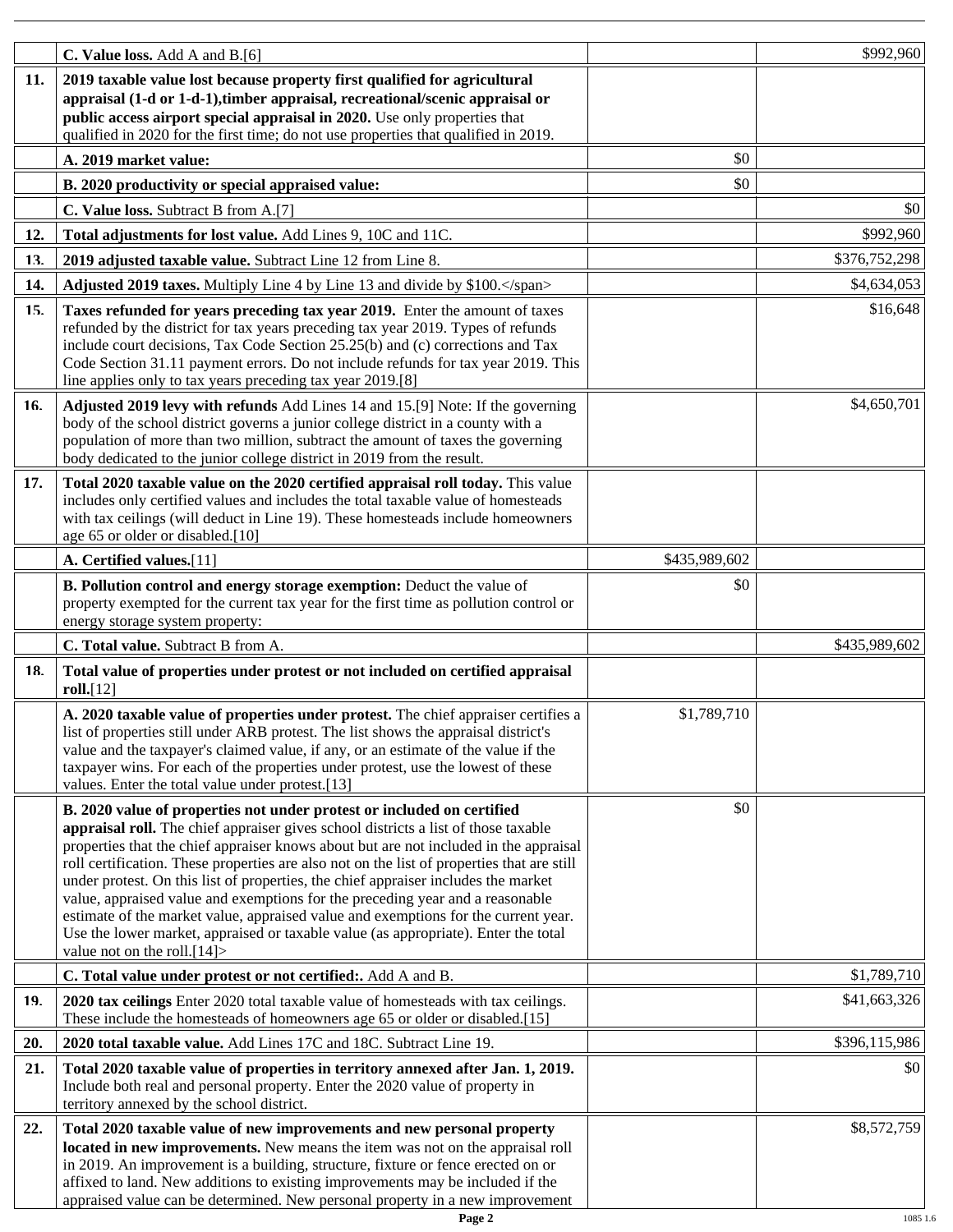|     | a new improvement.                                                         | must have been brought into the school district after Jan. 1, 2019, and be located in |                  |
|-----|----------------------------------------------------------------------------|---------------------------------------------------------------------------------------|------------------|
| 23. | Total adjustments to the 2020 taxable value. Add Lines 21 and 22.          |                                                                                       | \$8,572,759      |
| 24. | <b>Adjusted 2020 taxable value.</b> Subtract Line 23 from Line 20.         |                                                                                       | \$387,543,227    |
| 25. | <b>2020 NNR tax rate.</b> Divide Line 16 by Line 24 and multiply by \$100. |                                                                                       | \$1.200047/\$100 |
|     | [1] Tex. Tax Code Section                                                  | [2]Tex. Tax Code Section                                                              |                  |
|     | [3] Tex. Tax Code Section                                                  | [4] Tex. Tax Code Section                                                             |                  |
|     | [5] Tex. Tax Code Section                                                  | [6]Tex. Tax Code Section                                                              |                  |
|     | [7] Tex. Tax Code Section                                                  | [8] Tex. Tax Code Section                                                             |                  |
|     | [9]Tex. Tax Code Section                                                   | [10]Tex. Tax Code Section                                                             |                  |
|     | [11]Tex. Tax Code Section                                                  | [12]Tex. Tax Code Section                                                             |                  |
|     | [13]Tex. Tax Code Section                                                  | [14]Tex. Tax Code Section                                                             |                  |

**[15]Tex. Tax Code Section**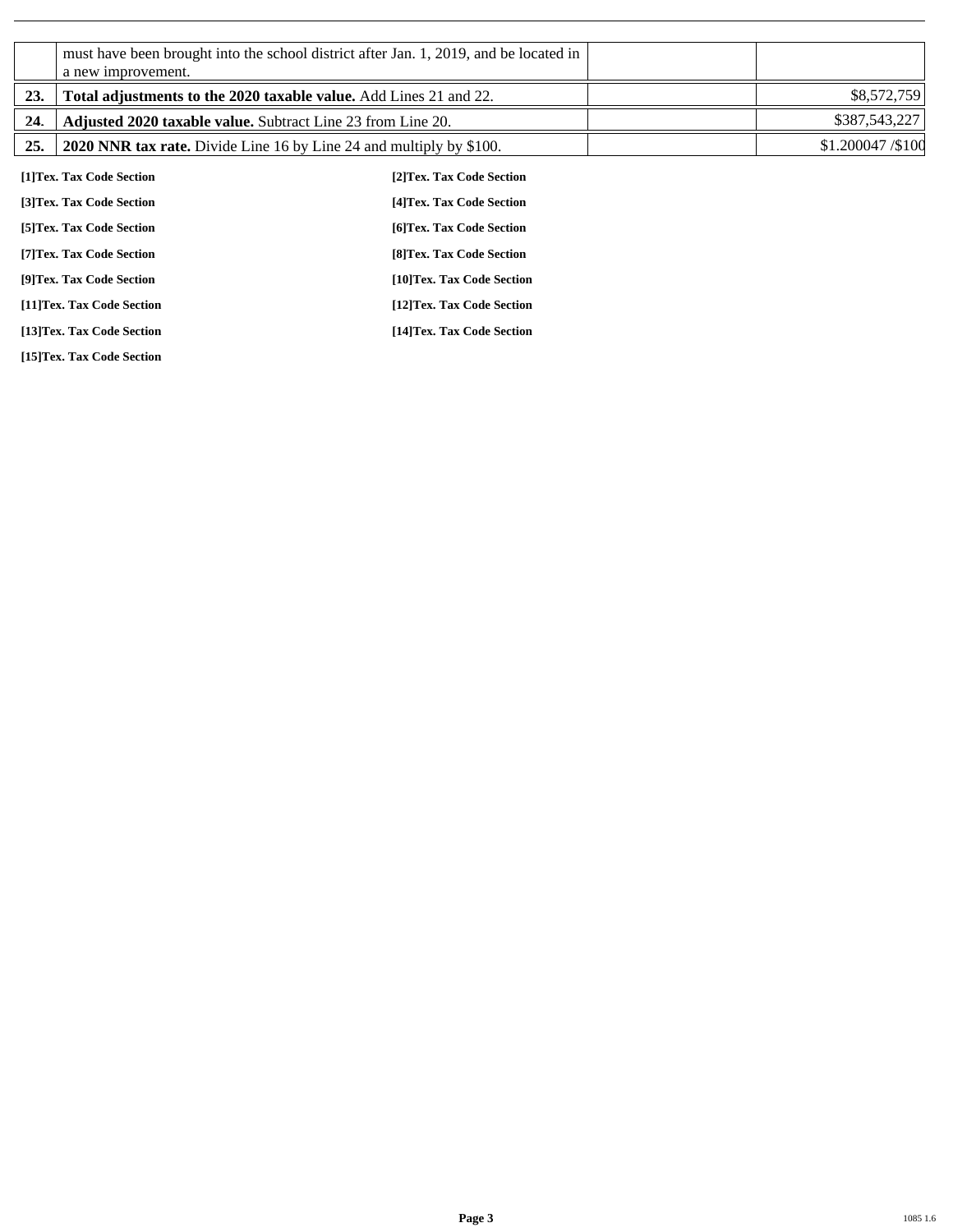| Line       | <b>Voter Approval Tax Rate Activity</b>                                                                                                                                                                                                                                                                                                    |           | <b>Amount/Rate</b> |
|------------|--------------------------------------------------------------------------------------------------------------------------------------------------------------------------------------------------------------------------------------------------------------------------------------------------------------------------------------------|-----------|--------------------|
| 26.        | 2020 maximum compressed tax rate (MCR). TEA will publish compression<br>rates based on district and statewide property value growth. Enter the school<br>district's maximum compressed rate based on guidance from the TEA.[25]                                                                                                            |           | \$.904400          |
| 27.        | 2020 enrichment tax rate (DTR). Enter the greater of A and B.[26]                                                                                                                                                                                                                                                                          |           | \$.130000          |
|            | A. Enter the district's 2019 DTR, minus any required reduction under Education<br>Code Section 48.202(f)                                                                                                                                                                                                                                   | \$.130000 |                    |
|            | B. Enter \$.05 per \$100 of taxable value, if governing body of school district adopts<br>\$0.05 by unanimous vote.<br>If not adopted by unanimous vote, enter \$0.04 per \$100. [27]                                                                                                                                                      | \$.040000 |                    |
| 28.        | 2020 maintenance and operations (M&O) tax rate (TR). Add Lines 26 and 27.<br>Note: M&O tax rate may not exceed the sum of \$0.17 and the product of the state<br>compression percentage multiplied by \$1.00. [28]                                                                                                                         |           | \$1.034400         |
| 29.        | Total 2020 debt to be paid with property tax revenue.                                                                                                                                                                                                                                                                                      |           |                    |
|            | Debt means the interest and principal that will be paid on the debts that:<br>(1) Are paid by property taxes;<br>(2) Are secured by property taxes;<br>(3) Are scheduled for payment over a period longer than one year; and<br>(4) Are not classified in the school district's budget and M&O expenses.                                   |           |                    |
|            | A. Debt includes contractual payments to the other school districts that have<br>incurred debt on behalf of this school district, if those debts meet the four<br>conditions above. Include only amounts that will be paid from property tax<br>revenue. Do not include appraisal district budget paymetns.<br>Enter debt amount:          | 698,950   |                    |
|            | B. Subtract unencumbered fund amount used to reduce total debt.                                                                                                                                                                                                                                                                            | $\theta$  |                    |
|            | C. Subtract state aid received for paying principal and interest on debt for<br>facilities through the existing debt allotment program and/or instructional facilities<br>allotment program.                                                                                                                                               | $\Omega$  |                    |
|            | D. Adjust debt: Subtract B from C and from A.                                                                                                                                                                                                                                                                                              |           | 698,950            |
| 30.        | Certified 2019 excess debt collections. Enter the amount certified by the<br>collector.[29]                                                                                                                                                                                                                                                |           | $\Omega$           |
| 31.        | Adjusted 2020 debt. Subtract line 30 from line 29D.                                                                                                                                                                                                                                                                                        |           | 698,950            |
| 32.        | 2020 anticipated collection rate. If the anticipated rate in A is lower than actual<br>rates in B, C and D, enter the lowest rate from B, C and D. If the anticipated rate in<br>A is higher than at least one of the rates in the prior three years, enter the rate from<br>A. Note that the rate can be greater than 100%.[30]           |           | 100.00 %           |
|            | A. Enter the 2020 anticipated collection rate certified by the collector. [31]                                                                                                                                                                                                                                                             | 100.00 %  |                    |
|            | <b>B.</b> Enter the 2019 actual collection rate                                                                                                                                                                                                                                                                                            | $0.93\%$  |                    |
|            | C. Enter the 2018 actual collection rate                                                                                                                                                                                                                                                                                                   | $0.96\%$  |                    |
|            | <b>D.</b> Enter the 2017 actual collection rate                                                                                                                                                                                                                                                                                            | $0.96\%$  |                    |
| <b>33.</b> | 2020 debt adjusted for collections. Divide Line 31 by Line 32. Note: If the<br>governing body of the school district governs a junior college district in a county<br>with a population of more than two million, add the amount of taxes the governing<br>body proposes to dedicate to the junior college district in 2020 to the result. |           | 698,950            |
| 34.        | 2020 total taxable value. Enter the amount on Line 20 of the No-New-Revenue<br>Tax Rate Worksheet.                                                                                                                                                                                                                                         |           | 396,115,986        |
| 35.        | 2020 debt rate. Divide Line 33 by Line 34 and multiply by \$100.                                                                                                                                                                                                                                                                           |           | 0.176450           |
| 36.        | 2020 voter-approval tax rate. Add Lines 28 and 35.<br>If the school district received distributions from an equalization tax imposed under<br>former Chapter 18, Education code, add the NNR tax rate as of the date of the<br>county unit system's abolition to the sum of Lines 28 and 35 [32]                                           |           | 1.210850           |